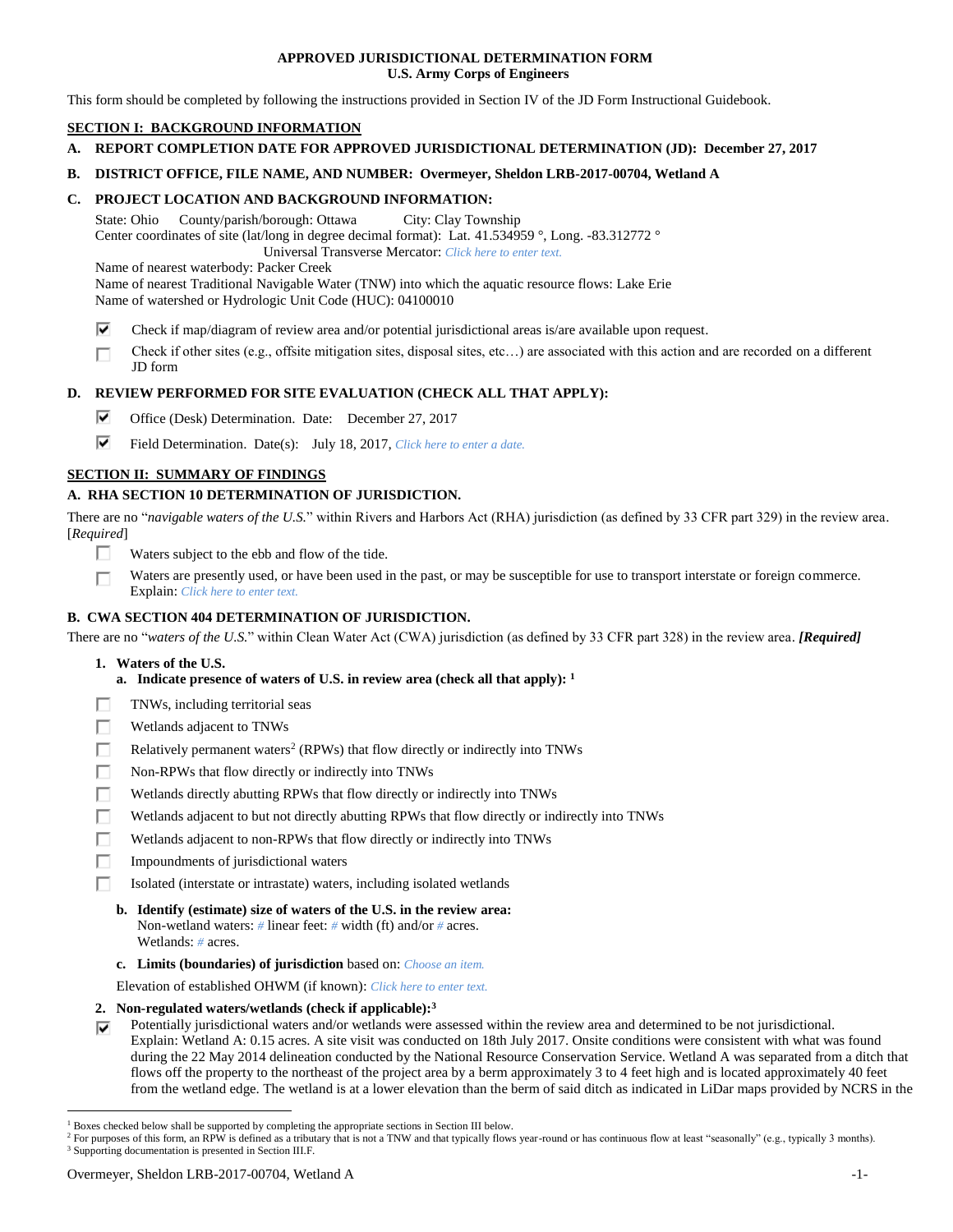original delineation. Thus, water flows into the wetland area depicted in the original delineation and is thus an isolated water with no apparent connection to Waters of the United States.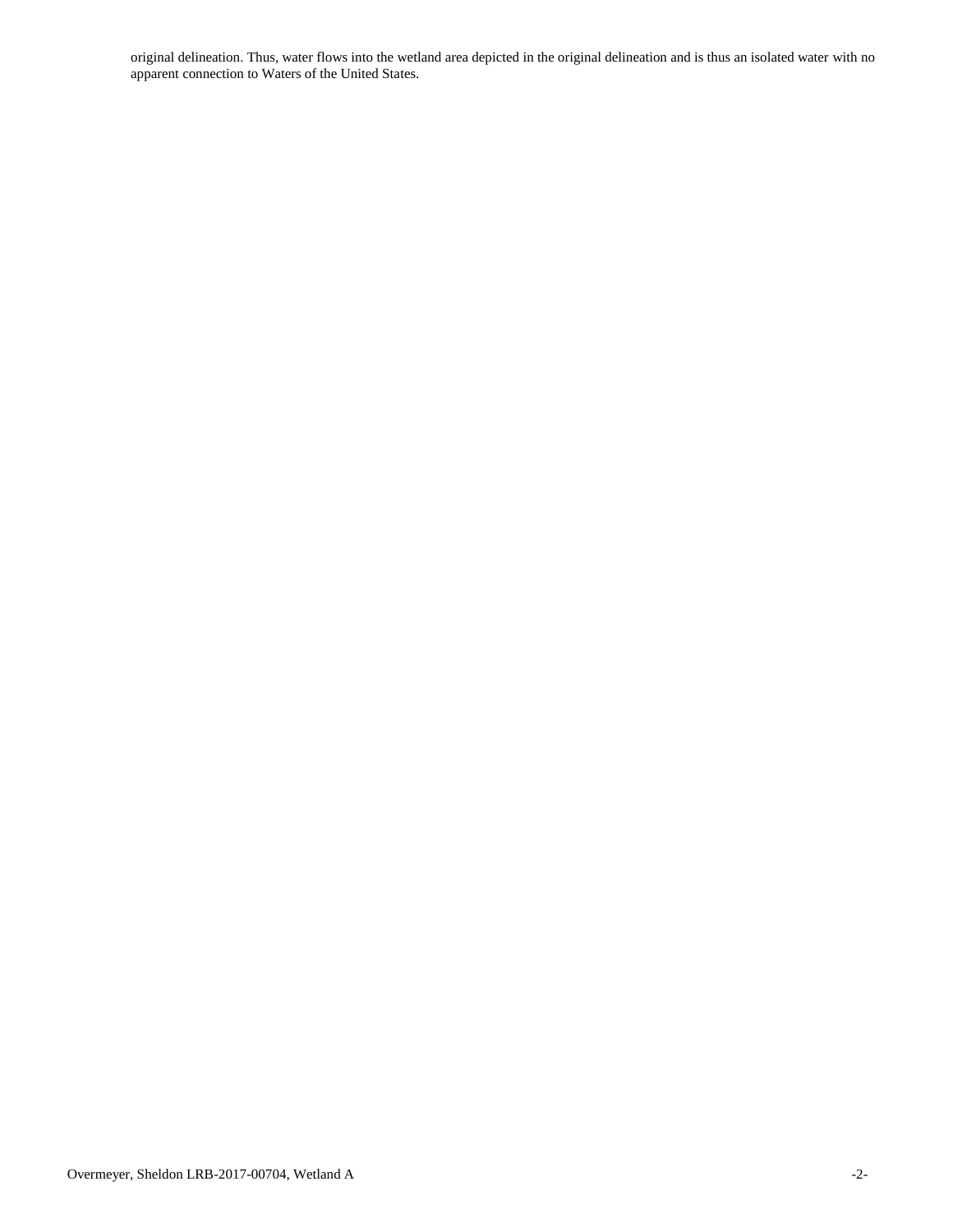# **SECTION III: CWA ANALYSIS**

## **A. TNWs AND WETLANDS ADJACENT TO TNWs**

**The agencies will assert jurisdiction over TNWs and wetlands adjacent to TNWs. If the aquatic resource is a TNW, complete Section III.A.1 and Section III.D.1. only; if the aquatic resource is a wetland adjacent to a TNW, complete Sections III.A.1 and 2 and Section III.D.1.; otherwise, see Section III.B below**.

- **1. TNW**  Identify TNW: *Click here to enter text.* Summarize rationale supporting determination: *Click here to enter text.*
- **2. Wetland adjacent to TNW** Summarize rationale supporting conclusion that wetland is "adjacent": *Click here to enter text.*

# **B. CHARACTERISTICS OF TRIBUTARY (THAT IS NOT A TNW) AND ITS ADJACENT WETLANDS (IF ANY):**

**This section summarizes information regarding characteristics of the tributary and its adjacent wetlands, if any, and it helps determine whether or not the standards for jurisdiction established under Rapanos have been met.** 

**The agencies will assert jurisdiction over non-navigable tributaries of TNWs where the tributaries are "relatively permanent waters" (RPWs), i.e. tributaries that typically flow year-round or have continuous flow at least seasonally (e.g., typically 3 months). A wetland that directly abuts an RPW is also jurisdictional. If the aquatic resource is not a TNW, but has year-round (perennial) flow, skip to Section III.D.2. If the aquatic resource is a wetland directly abutting a tributary with perennial flow, skip to Section III.D.4.**

**A wetland that is adjacent to but that does not directly abut an RPW requires a significant nexus evaluation. Corps districts and EPA regions will include in the record any available information that documents the existence of a significant nexus between a relatively permanent tributary that is not perennial (and its adjacent wetlands if any) and a traditional navigable water, even though a significant nexus finding is not required as a matter of law.**

**If the waterbody<sup>4</sup> is not an RPW, or a wetland directly abutting an RPW, a JD will require additional data to determine if the waterbody has a significant nexus with a TNW. If the tributary has adjacent wetlands, the significant nexus evaluation must consider the tributary in combination with all of its adjacent wetlands. This significant nexus evaluation that combines, for analytical purposes, the tributary and all of its adjacent wetlands is used whether the review area identified in the JD request is the tributary, or its adjacent wetlands, or both. If the JD covers a tributary with adjacent wetlands, complete Section III.B.1 for the tributary, Section III.B.2 for any onsite wetlands, and Section III.B.3 for all wetlands adjacent to that tributary, both onsite and offsite. The determination whether a significant nexus exists is determined in Section III.C below.**

**1. Characteristics of non-TNWs that flow directly or indirectly into TNW**

**(i) General Area Conditions:**

Watershed size: *# Choose an item.* Drainage area: *# Choose an item.*

Average annual rainfall: *#* inches Average annual snowfall: *#* inches

## **(ii) Physical Characteristics:**

- (a) Relationship with TNW:
	- $\Box$  Tributary flows directly into TNW.

п. Tributary flows through *Choose an item.* tributaries before entering TNW.

Project waters are *Choose an item.* river miles from TNW. Project waters are *Choose an item.* river miles from RPW. Project waters are *Choose an item.* aerial (straight) miles from TNW. Project waters are *Choose an item.* aerial (straight) miles from RPW. Project waters cross or serve as state boundaries. Explain: *Click here to enter text.*

Identify flow route to TNW<sup>5</sup>: Click here to enter text. Tributary stream order, if known: *Click here to enter text.*

(b) General Tributary Characteristics (check all that apply):

**Tributary** is:  $\Box$  Natural

口 Artificial (man-made). Explain: *Click here to enter text.*

口 Manipulated (man-altered). Explain: *Click here to enter text.*

 $\overline{a}$ <sup>4</sup> Note that the Instructional Guidebook contains additional information regarding swales, ditches, washes, and erosional features generally and in the arid West. <sup>5</sup> Flow route can be described by identifying, e.g., tributary a, which flows through the review area, to flow into tributary b, which then flows into TNW.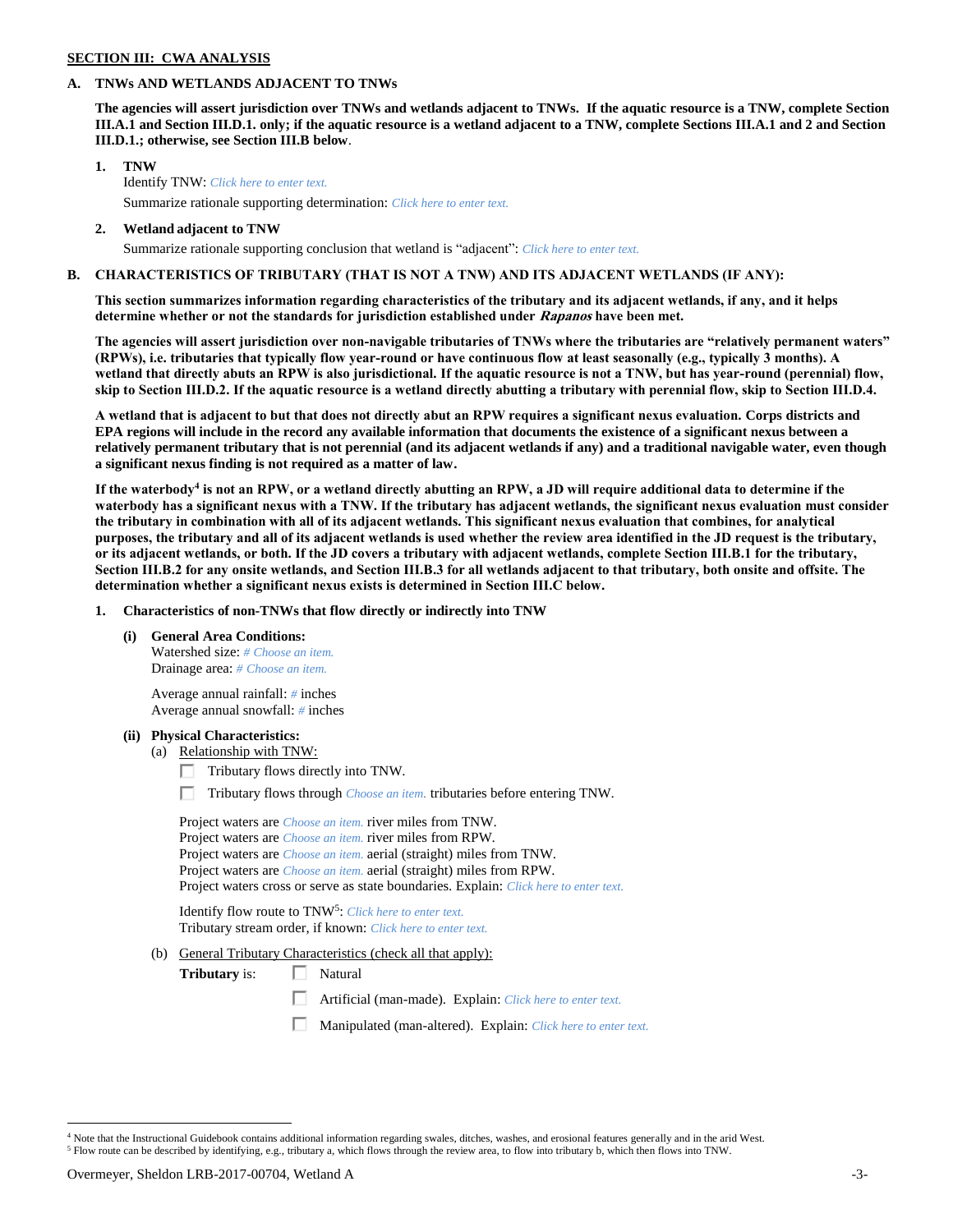|                                                                                                                                                                                                                                                                                     |                                                                                                                                                                                                                                                                                                                                                                                                                                                                                                                                                                                                                                                                                                                                                                         |                                                                                                                                                                        | Tributary properties with respect to top of bank (estimate):<br>Average width: # feet<br>Average depth: # feet<br>Average side slopes: Choose an item. |   |        |   |                                                     |  |                                               |
|-------------------------------------------------------------------------------------------------------------------------------------------------------------------------------------------------------------------------------------------------------------------------------------|-------------------------------------------------------------------------------------------------------------------------------------------------------------------------------------------------------------------------------------------------------------------------------------------------------------------------------------------------------------------------------------------------------------------------------------------------------------------------------------------------------------------------------------------------------------------------------------------------------------------------------------------------------------------------------------------------------------------------------------------------------------------------|------------------------------------------------------------------------------------------------------------------------------------------------------------------------|--------------------------------------------------------------------------------------------------------------------------------------------------------|---|--------|---|-----------------------------------------------------|--|-----------------------------------------------|
|                                                                                                                                                                                                                                                                                     | Primary tributary substrate composition (check all that apply):                                                                                                                                                                                                                                                                                                                                                                                                                                                                                                                                                                                                                                                                                                         |                                                                                                                                                                        |                                                                                                                                                        |   |        |   |                                                     |  |                                               |
|                                                                                                                                                                                                                                                                                     |                                                                                                                                                                                                                                                                                                                                                                                                                                                                                                                                                                                                                                                                                                                                                                         |                                                                                                                                                                        | Silts                                                                                                                                                  |   | Sands  |   |                                                     |  | Concrete                                      |
|                                                                                                                                                                                                                                                                                     |                                                                                                                                                                                                                                                                                                                                                                                                                                                                                                                                                                                                                                                                                                                                                                         |                                                                                                                                                                        | Cobbles                                                                                                                                                |   | Gravel |   |                                                     |  | Muck                                          |
|                                                                                                                                                                                                                                                                                     |                                                                                                                                                                                                                                                                                                                                                                                                                                                                                                                                                                                                                                                                                                                                                                         |                                                                                                                                                                        | Bedrock                                                                                                                                                | ш |        |   | Vegetation. Type/% cover: Click here to enter text. |  |                                               |
|                                                                                                                                                                                                                                                                                     |                                                                                                                                                                                                                                                                                                                                                                                                                                                                                                                                                                                                                                                                                                                                                                         |                                                                                                                                                                        | Other. Explain: Click here to enter text.                                                                                                              |   |        |   |                                                     |  |                                               |
| Tributary condition/stability [e.g., highly eroding, sloughing banks]. Explain: Click here to enter text.<br>Presence of run/riffle/pool complexes. Explain: Click here to enter text.<br>Tributary geometry: Choose an item.<br>Tributary gradient (approximate average slope): #% |                                                                                                                                                                                                                                                                                                                                                                                                                                                                                                                                                                                                                                                                                                                                                                         |                                                                                                                                                                        |                                                                                                                                                        |   |        |   |                                                     |  |                                               |
|                                                                                                                                                                                                                                                                                     | $(c)$ Flow:<br>Tributary provides for: Choose an item.<br>Estimate average number of flow events in review area/year: Choose an item.<br>Describe flow regime: Click here to enter text.<br>Other information on duration and volume: Click here to enter text.                                                                                                                                                                                                                                                                                                                                                                                                                                                                                                         |                                                                                                                                                                        |                                                                                                                                                        |   |        |   |                                                     |  |                                               |
|                                                                                                                                                                                                                                                                                     |                                                                                                                                                                                                                                                                                                                                                                                                                                                                                                                                                                                                                                                                                                                                                                         |                                                                                                                                                                        | Surface flow is: Choose an item. Characteristics: Click here to enter text.                                                                            |   |        |   |                                                     |  |                                               |
|                                                                                                                                                                                                                                                                                     |                                                                                                                                                                                                                                                                                                                                                                                                                                                                                                                                                                                                                                                                                                                                                                         |                                                                                                                                                                        | Subsurface flow: Choose an item. Explain findings: Click here to enter text.<br>$\Box$ Dye (or other) test performed: <i>Click here to enter text.</i> |   |        |   |                                                     |  |                                               |
|                                                                                                                                                                                                                                                                                     | Tributary has (check all that apply):<br>$\Box$ Bed and banks<br>$\Box$ OHWM <sup>6</sup> (check all indicators that apply):<br>$\Box$ clear, natural line impressed on the bank $\Box$<br>the presence of litter and debris<br>changes in the character of soil<br>destruction of terrestrial vegetation<br>ш<br>the presence of wrack line<br>shelving<br>ш<br>$\Box$ vegetation matted down, bent, or absent<br>sediment sorting<br>L.L<br>leaf litter disturbed or washed away<br>scour<br>sediment deposition<br>multiple observed or predicted flow events<br>water staining<br>abrupt change in plant community Click here to enter text.<br>п<br>other (list): Click here to enter text.<br>Discontinuous OHWM. <sup>7</sup> Explain: Click here to enter text. |                                                                                                                                                                        |                                                                                                                                                        |   |        |   |                                                     |  |                                               |
|                                                                                                                                                                                                                                                                                     | If factors other than the OHWM were used to determine lateral extent of CWA jurisdiction (check all that apply):<br>$\Box$ High Tide Line indicated by:<br>Mean High Water Mark indicated by:                                                                                                                                                                                                                                                                                                                                                                                                                                                                                                                                                                           |                                                                                                                                                                        |                                                                                                                                                        |   |        |   |                                                     |  |                                               |
|                                                                                                                                                                                                                                                                                     |                                                                                                                                                                                                                                                                                                                                                                                                                                                                                                                                                                                                                                                                                                                                                                         |                                                                                                                                                                        | $\Box$ oil or scum line along shore objects                                                                                                            |   |        |   | survey to available datum;                          |  |                                               |
|                                                                                                                                                                                                                                                                                     |                                                                                                                                                                                                                                                                                                                                                                                                                                                                                                                                                                                                                                                                                                                                                                         |                                                                                                                                                                        | fine shell or debris deposits (foreshore)                                                                                                              |   |        | ш | physical markings;                                  |  |                                               |
|                                                                                                                                                                                                                                                                                     |                                                                                                                                                                                                                                                                                                                                                                                                                                                                                                                                                                                                                                                                                                                                                                         |                                                                                                                                                                        | physical markings/characteristics                                                                                                                      |   |        | п |                                                     |  | vegetation lines/changes in vegetation types. |
|                                                                                                                                                                                                                                                                                     |                                                                                                                                                                                                                                                                                                                                                                                                                                                                                                                                                                                                                                                                                                                                                                         |                                                                                                                                                                        | tidal gauges<br>other (list): Click here to enter text.                                                                                                |   |        |   |                                                     |  |                                               |
|                                                                                                                                                                                                                                                                                     |                                                                                                                                                                                                                                                                                                                                                                                                                                                                                                                                                                                                                                                                                                                                                                         |                                                                                                                                                                        |                                                                                                                                                        |   |        |   |                                                     |  |                                               |
|                                                                                                                                                                                                                                                                                     |                                                                                                                                                                                                                                                                                                                                                                                                                                                                                                                                                                                                                                                                                                                                                                         | (iii) Chemical Characteristics:<br>Characterize tributary (e.g., water color is clear, discolored, oily film; water quality; general watershed characteristics, etc.). |                                                                                                                                                        |   |        |   |                                                     |  |                                               |
|                                                                                                                                                                                                                                                                                     | Explain: Click here to enter text.                                                                                                                                                                                                                                                                                                                                                                                                                                                                                                                                                                                                                                                                                                                                      |                                                                                                                                                                        |                                                                                                                                                        |   |        |   |                                                     |  |                                               |

Identify specific pollutants, if known: *Click here to enter text.*

 $\overline{a}$ 

<sup>6</sup>A natural or man-made discontinuity in the OHWM does not necessarily sever jurisdiction (e.g., where the stream temporarily flows underground, or where the OHWM has been removed by development or agricultural practices). Where there is a break in the OHWM that is unrelated to the waterbody's flow regime (e.g., flow over a rock outcrop or through a culvert), the agencies will look for indicators of flow above and below the break. 7 Ibid.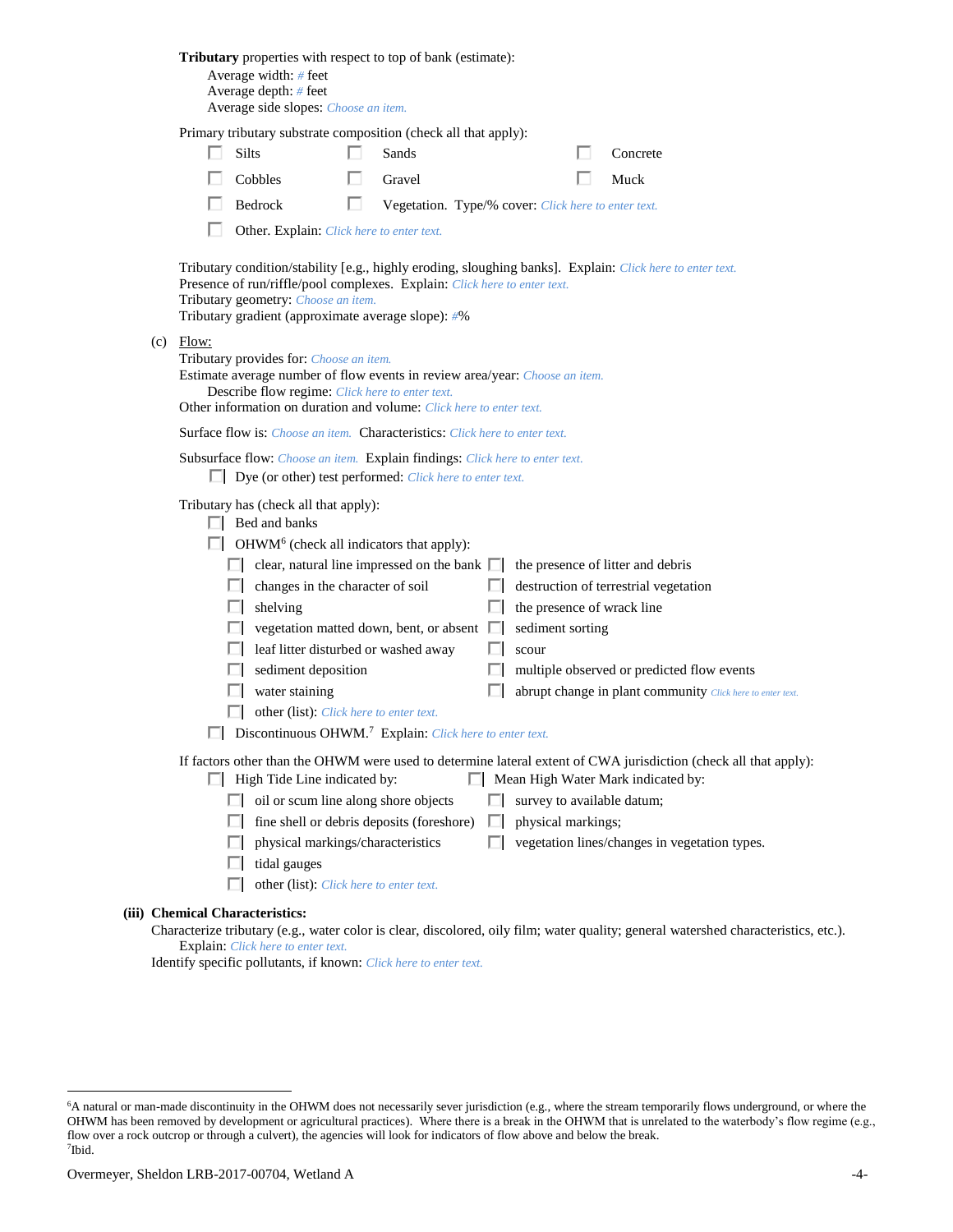## **(iv) Biological Characteristics. Channel supports (check all that apply):**

- Riparian corridor. Characteristics (type, average width): *Click here to enter text.*
- Wetland fringe. Characteristics: *Click here to enter text.*
- $\Box$  Habitat for:
	- Federally Listed species. Explain findings: *Click here to enter text.*
	- Fish/spawn areas. Explain findings: *Click here to enter text.*
	- п. Other environmentally-sensitive species. Explain findings: *Click here to enter text.*
	- Aquatic/wildlife diversity. Explain findings: *Click here to enter text.*

#### **2. Characteristics of wetlands adjacent to non-TNW that flow directly or indirectly into TNW**

#### **(i) Physical Characteristics:**

- (a) General Wetland Characteristics:
	- Properties:

Wetland size: *#* acres Wetland type. Explain: *Click here to enter text.*

Wetland quality. Explain: *Click here to enter text.*

Project wetlands cross or serve as state boundaries. Explain: *Click here to enter text.*

(b) General Flow Relationship with Non-TNW: Flow is: *Choose an item.* Explain: *Click here to enter text.*

Surface flow is: *Choose an item.* Characteristics: *Click here to enter text.*

Subsurface flow: *Choose an item.* Explain findings: *Click here to enter text.*

Dye (or other) test performed: *Click here to enter text.*

#### (c) Wetland Adjacency Determination with Non-TNW:

- $\Box$  Directly abutting
- Not directly abutting
	- Discrete wetland hydrologic connection. Explain: *Click here to enter text.*
	- Ecological connection. Explain: *Click here to enter text.*
	- Separated by berm/barrier. Explain: *Click here to enter text.*
- (d) Proximity (Relationship) to TNW

Project wetlands are *Choose an item.* river miles from TNW. Project waters are *Choose an item.* aerial (straight) miles from TNW. Flow is from: *Choose an item.* Estimate approximate location of wetland as within the *Choose an item.* floodplain.

#### **(ii) Chemical Characteristics:**

Characterize wetland system (e.g., water color is clear, brown, oil film on surface; water quality; general watershed characteristics; etc.). Explain: *Click here to enter text.*

Identify specific pollutants, if known: *Click here to enter text.*

#### **(iii) Biological Characteristics. Wetland supports (check all that apply):**

- Riparian buffer. Characteristics (type, average width): *Click here to enter text.*
- Vegetation type/percent cover. Explain: *Click here to enter text.*
- **Habitat for:** 
	- Federally Listed species. Explain findings: *Click here to enter text*.
	- Fish/spawn areas. Explain findings: *Click here to enter text*.
	- Other environmentally-sensitive species. Explain findings: *Click here to enter text.*
	- Aquatic/wildlife diversity. Explain findings: *Click here to enter text.*

#### **3. Characteristics of all wetlands adjacent to the tributary (if any)**

All wetland(s) being considered in the cumulative analysis: *Choose an item.* Approximately (*#*) acres in total are being considered in the cumulative analysis.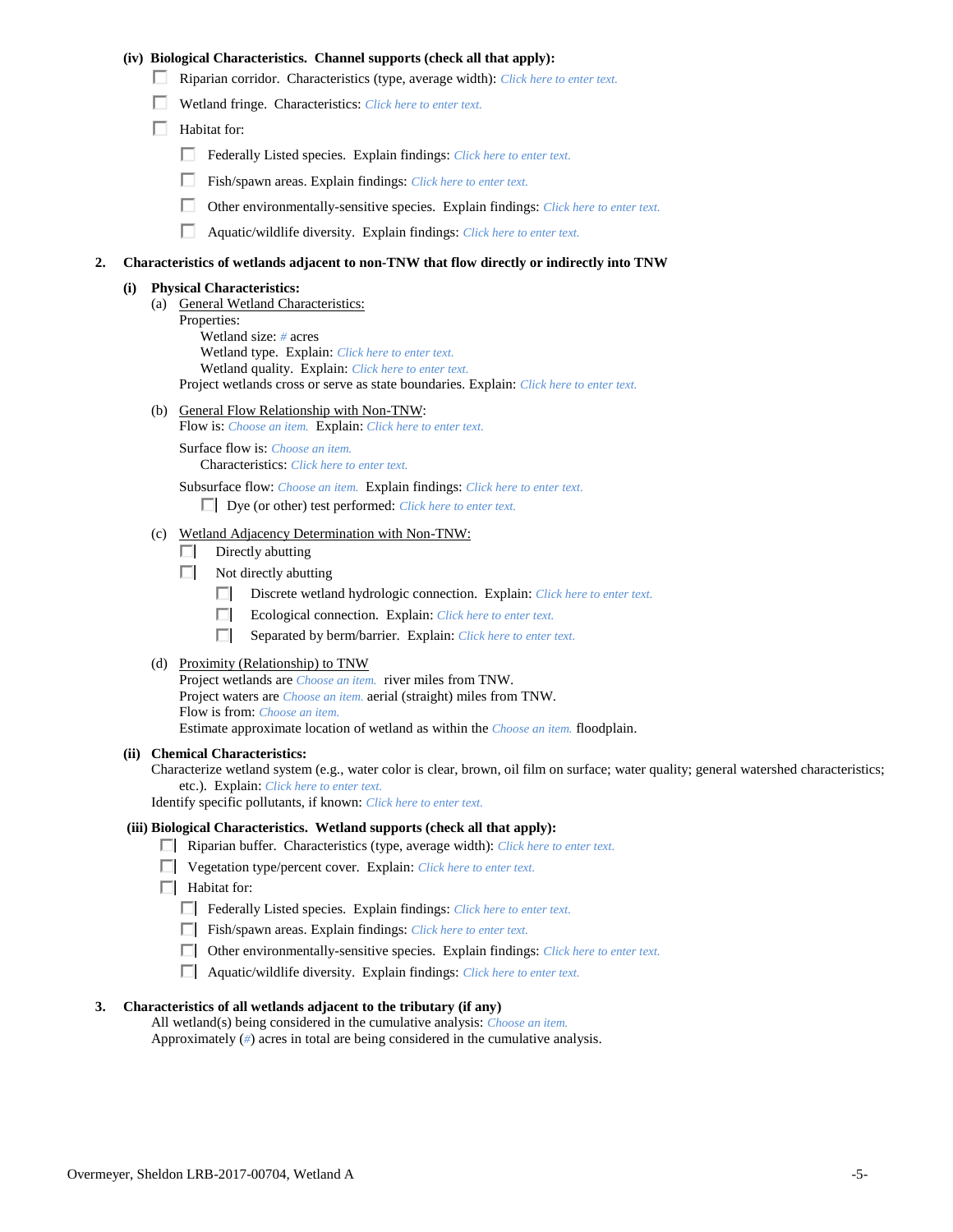For each wetland, specify the following:

| Directly abuts? $(Y/N)$ | Size (in acres) | Directly abuts? $(Y/N)$ | Size (in acres) |
|-------------------------|-----------------|-------------------------|-----------------|
| V/N                     |                 |                         |                 |
| Y/N                     |                 | Y/N                     |                 |
| Y/N                     |                 | Y/N                     |                 |
| Y/N                     |                 | 77 N                    |                 |

Summarize overall biological, chemical and physical functions being performed: *Click here to enter text.*

## **C. SIGNIFICANT NEXUS DETERMINATION**

**A significant nexus analysis will assess the flow characteristics and functions of the tributary itself and the functions performed by any wetlands adjacent to the tributary to determine if they significantly affect the chemical, physical, and biological integrity of a TNW. For each of the following situations, a significant nexus exists if the tributary, in combination with all of its adjacent wetlands, has more than a speculative or insubstantial effect on the chemical, physical and/or biological integrity of a TNW. Considerations when evaluating significant nexus include, but are not limited to the volume, duration, and frequency of the flow of water in the tributary and its proximity to a TNW, and the functions performed by the tributary and all its adjacent wetlands. It is not appropriate to determine significant nexus based solely on any specific threshold of distance (e.g. between a tributary and its adjacent wetland or between a tributary and the TNW). Similarly, the fact an adjacent wetland lies within or outside of a floodplain is not solely determinative of significant nexus.** 

### **Draw connections between the features documented and the effects on the TNW, as identified in the** *Rapanos* **Guidance and discussed in the Instructional Guidebook. Factors to consider include, for example:**

- Does the tributary, in combination with its adjacent wetlands (if any), have the capacity to carry pollutants or flood waters to TNWs, or to reduce the amount of pollutants or flood waters reaching a TNW?
- Does the tributary, in combination with its adjacent wetlands (if any), provide habitat and lifecycle support functions for fish and other species, such as feeding, nesting, spawning, or rearing young for species that are present in the TNW?
- Does the tributary, in combination with its adjacent wetlands (if any), have the capacity to transfer nutrients and organic carbon that support downstream foodwebs?
- Does the tributary, in combination with its adjacent wetlands (if any), have other relationships to the physical, chemical, or biological integrity of the TNW?

### *Note: the above list of considerations is not inclusive and other functions observed or known to occur should be documented below:*

- **1. Significant nexus findings for non-RPW that has no adjacent wetlands and flows directly or indirectly into TNWs.** Explain findings of presence or absence of significant nexus below, based on the tributary itself, then go to Section III.D: *Click here to enter text.*
- **2. Significant nexus findings for non-RPW and its adjacent wetlands, where the non-RPW flows directly or indirectly into TNWs.**  Explain findings of presence or absence of significant nexus below, based on the tributary in combination with all of its adjacent wetlands, then go to Section III.D: *Click here to enter text.*
- **3. Significant nexus findings for wetlands adjacent to an RPW but that do not directly abut the RPW.** Explain findings of presence or absence of significant nexus below, based on the tributary in combination with all of its adjacent wetlands, then go to Section III.D: *Click here to enter text.*

# **D. DETERMINATIONS OF JURISDICTIONAL FINDINGS. THE SUBJECT WATERS/WETLANDS ARE (CHECK ALL THAT APPLY):**

- **1. TNWs and Adjacent Wetlands.** Check all that apply and provide size estimates in review area:
	- TNWs: *#* linear feet *#* width (ft), Or, *#* acres.
	- Wetlands adjacent to TNWs: *#* acres.

## **2. RPWs that flow directly or indirectly into TNWs.**

- Tributaries of TNWs where tributaries typically flow year-round are jurisdictional. Provide data and rationale indicating that tributary is perennial: *Click here to enter text.*.
- Tributaries of TNW where tributaries have continuous flow "seasonally" (e.g., typically three months each year) are jurisdictional. Data supporting this conclusion is provided at Section III.B. Provide rationale indicating that tributary flows seasonally: *Click here to enter text.*.

Provide estimates for jurisdictional waters in the review area (check all that apply):

- Tributary waters:  $\#$  linear feet  $\#$  width (ft).
- Other non-wetland waters: *#* acres.

Identify type(s) of waters: *Click here to enter text.*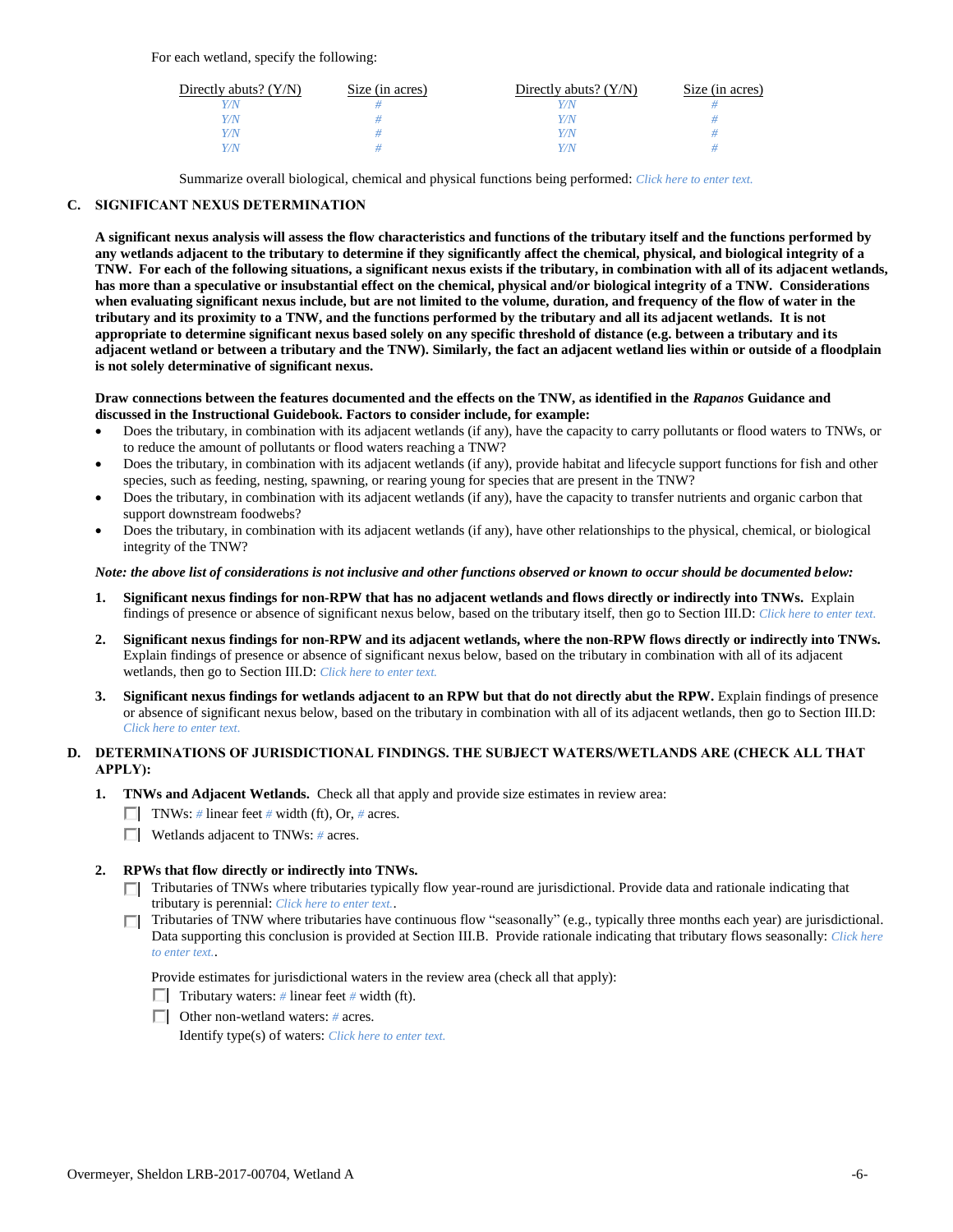### **3. Non-RPWs<sup>8</sup> that flow directly or indirectly into TNWs.**

 $\Box$  Waterbody that is not a TNW or an RPW, but flows directly or indirectly into a TNW, and it has a significant nexus with a TNW is jurisdictional. Data supporting this conclusion is provided at Section III.C.

Provide estimates for jurisdictional waters within the review area (check all that apply):

- **Tributary waters:**  $\#$  linear feet  $\#$  width (ft).
- Other non-wetland waters: *#* acres.
	- Identify type(s) of waters: *Click here to enter text.*

### **4. Wetlands directly abutting an RPW that flow directly or indirectly into TNWs.**

- $\Box$  Wetlands directly abut RPW and thus are jurisdictional as adjacent wetlands.
	- $\Box$  Wetlands directly abutting an RPW where tributaries typically flow year-round. Provide data and rationale indicating that tributary is perennial in Section III.D.2, above. Provide rationale indicating that wetland is directly abutting an RPW: *Click here to enter text.*
	- Wetlands directly abutting an RPW where tributaries typically flow "seasonally." Provide data indicating that ПL. tributary is seasonal in Section III.B and rationale in Section III.D.2, above. Provide rationale indicating that wetland is directly abutting an RPW: *Click here to enter text.*

Provide acreage estimates for jurisdictional wetlands in the review area: *#* acres.

- **5. Wetlands adjacent to but not directly abutting an RPW that flow directly or indirectly into TNWs.**
	- $\Box$  Wetlands that do not directly abut an RPW, but when considered in combination with the tributary to which they are adjacent and with similarly situated adjacent wetlands, have a significant nexus with a TNW are jurisidictional. Data supporting this conclusion is provided at Section III.C.

Provide acreage estimates for jurisdictional wetlands in the review area: *#* acres.

- **6. Wetlands adjacent to non-RPWs that flow directly or indirectly into TNWs.** 
	- Wetlands adjacent to such waters, and have when considered in combination with the tributary to which they are adjacent п. and with similarly situated adjacent wetlands, have a significant nexus with a TNW are jurisdictional. Data supporting this conclusion is provided at Section III.C.

Provide estimates for jurisdictional wetlands in the review area: *#* acres.

**7. Impoundments of jurisdictional waters. 9**

As a general rule, the impoundment of a jurisdictional tributary remains jurisdictional.

- Demonstrate that impoundment was created from "waters of the U.S.," or
- Demonstrate that water meets the criteria for one of the categories presented above (1-6), or
- п Demonstrate that water is isolated with a nexus to commerce (see E below).
- **E. ISOLATED [INTERSTATE OR INTRA-STATE] WATERS, INCLUDING ISOLATED WETLANDS, THE USE, DEGRADATION OR DESTRUCTION OF WHICH COULD AFFECT INTERSTATE COMMERCE, INCLUDING ANY SUCH WATERS (CHECK ALL THAT APPLY):<sup>10</sup>**
	- $\Box$  which are or could be used by interstate or foreign travelers for recreational or other purposes.
	- $\Box$  from which fish or shellfish are or could be taken and sold in interstate or foreign commerce.
	- $\Box$  which are or could be used for industrial purposes by industries in interstate commerce.
	- Interstate isolated waters.Explain: *Click here to enter text.*
	- Other factors.Explain: *Click here to enter text.*

#### **Identify water body and summarize rationale supporting determination:** *Click here to enter text.*

Provide estimates for jurisdictional waters in the review area (check all that apply):

- Tributary waters:  $\#$  linear feet  $\#$  width (ft).
- Other non-wetland waters: *#* acres.

Identify type(s) of waters: *Click here to enter text.*

Wetlands: *#* acres.

 $\overline{a}$ 

<sup>8</sup>See Footnote # 3.

<sup>&</sup>lt;sup>9</sup> To complete the analysis refer to the key in Section III.D.6 of the Instructional Guidebook.

<sup>&</sup>lt;sup>10</sup> Prior to asserting or declining CWA jurisdiction based solely on this category, Corps Districts will elevate the action to Corps and EPA HQ for review consistent with the process described in the Corps/EPA *Memorandum Regarding CWA Act Jurisdiction Following Rapanos.*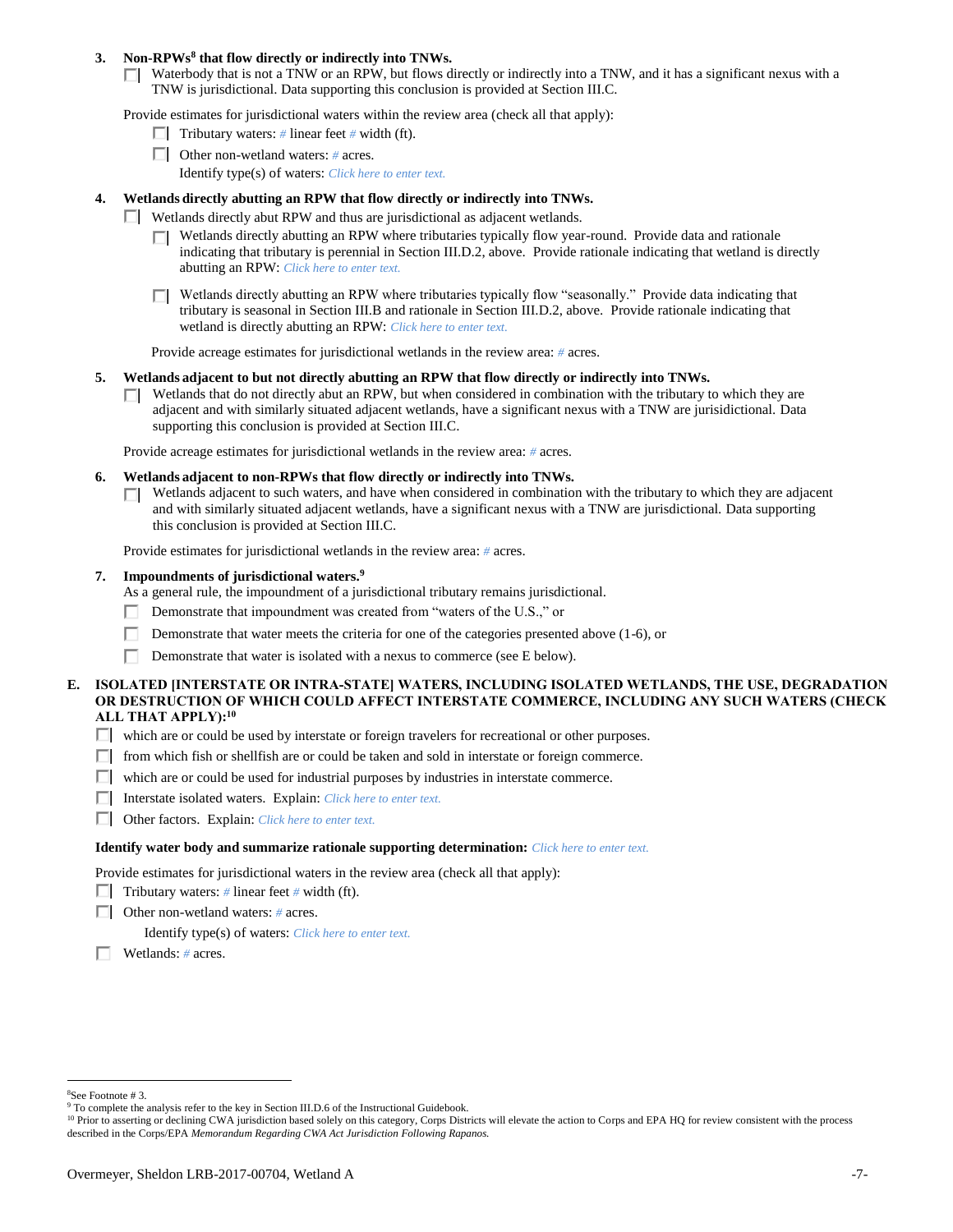|  |  | F. NON-JURISDICTIONAL WATERS, INCLUDING WETLANDS (CHECK ALL THAT APPLY): |  |
|--|--|--------------------------------------------------------------------------|--|
|--|--|--------------------------------------------------------------------------|--|

| $\Box$ If potential wetlands were assessed within the review area, these areas did not meet the criteria in the 1987 Corps of Engineers |
|-----------------------------------------------------------------------------------------------------------------------------------------|
| Wetland Delineation Manual and/or appropriate Regional Supplements.                                                                     |

- Review area included isolated waters with no substantial nexus to interstate (or foreign) commerce.
	- **Prior to the Jan 2001 Supreme Court decision in "***SWANCC*," the review area would have been regulated based solely on the "Migratory Bird Rule" (MBR).
- Waters do not meet the "Significant Nexus" standard, where such a finding is required for jurisdiction. Explain: *Click here to enter text.*
- П Other: (explain, if not covered above): *Click here to enter text.*

Provide acreage estimates for non-jurisdictional waters in the review area, where the sole potential basis of jurisdiction is the MBR factors (i.e., presence of migratory birds, presence of endangered species, use of water for irrigated agriculture), using best professional judgment (check all that apply):

- Non-wetland waters (i.e., rivers, streams): *#* linear feet *#* width (ft).
- Lakes/ponds: *#* acres.

П

П

- п. Other non-wetland waters: *#* acres. List type of aquatic resource: *Click here to enter text.*.
- $\triangledown$  Wetlands: Wetland A: 0.15 acres.

Provide acreage estimates for non-jurisdictional waters in the review area that do not meet the "Significant Nexus" standard, where such a finding is required for jurisdiction (check all that apply):

- Non-wetland waters (i.e., rivers, streams): *#* linear feet *#* width (ft).
- Lakes/ponds: *#* acres.
- п. Other non-wetland waters: *#* acres. List type of aquatic resource: *Click here to enter text.*.
- Wetlands: *#* acres.

## **SECTION IV: DATA SOURCES.**

- **A. SUPPORTING DATA. Data reviewed for JD (check all that apply -** checked items shall be included in case file and, where checked and requested, appropriately reference sources below):
	- $\nabla$  Maps, plans, plots or plat submitted by or on behalf of the applicant/consultant: Delineation conducted by the National Resource Conservation Service on 22 May 2014.
	- $\nabla$  Data sheets prepared/submitted by or on behalf of the applicant/consultant.
		- $\triangledown$  Office concurs with data sheets/delineation report.
		- □ Office does not concur with data sheets/delineation report.
	- Data sheets prepared by the Corps: *Click here to enter text.*
	- Corps navigable waters' study: *Click here to enter text.*
	- U.S. Geological Survey Hydrologic Atlas: OH-Genoa
		- **V** USGS NHD data.

 $\Box$ 

- USGS 8 and 12 digit HUC maps.
- U.S. Geological Survey map(s). Cite scale & quad name: OH-Genoa
- USDA Natural Resources Conservation Service Soil Survey. Citation: *Click here to enter text.*
- $\triangledown$  National wetlands inventory map(s). Cite name: OH-Genoa
- State/Local wetland inventory map(s): *Click here to enter text.*
- FFEMA/FIRM maps: *Click here to enter text.*
- 100-year Floodplain Elevation is: *Click here to enter text.* (National Geodectic Vertical Datum of 1929)
- **P** Photographs:  $\boxed{\bullet}$  Aerial (Name & Date): Google Aerials 1995, 2004, 2006, 2009, 2010, 2014 2015, and 2016
	- or  $\overline{v}$  Other (Name & Date): Photographs taken by NRCS on May 22, 2014, and photographs taken by the Corps on 18 July 2017.
- Previous determination(s). File no. and date of response letter: *Click here to enter text.* П.
- Applicable/supporting case law: *Click here to enter text.* ПL.
- Applicable/supporting scientific literature: *Click here to enter text.* п
- Other information (please specify): *Click here to enter text.* П.

## **B. ADDITIONAL COMMENTS TO SUPPORT JD:**.